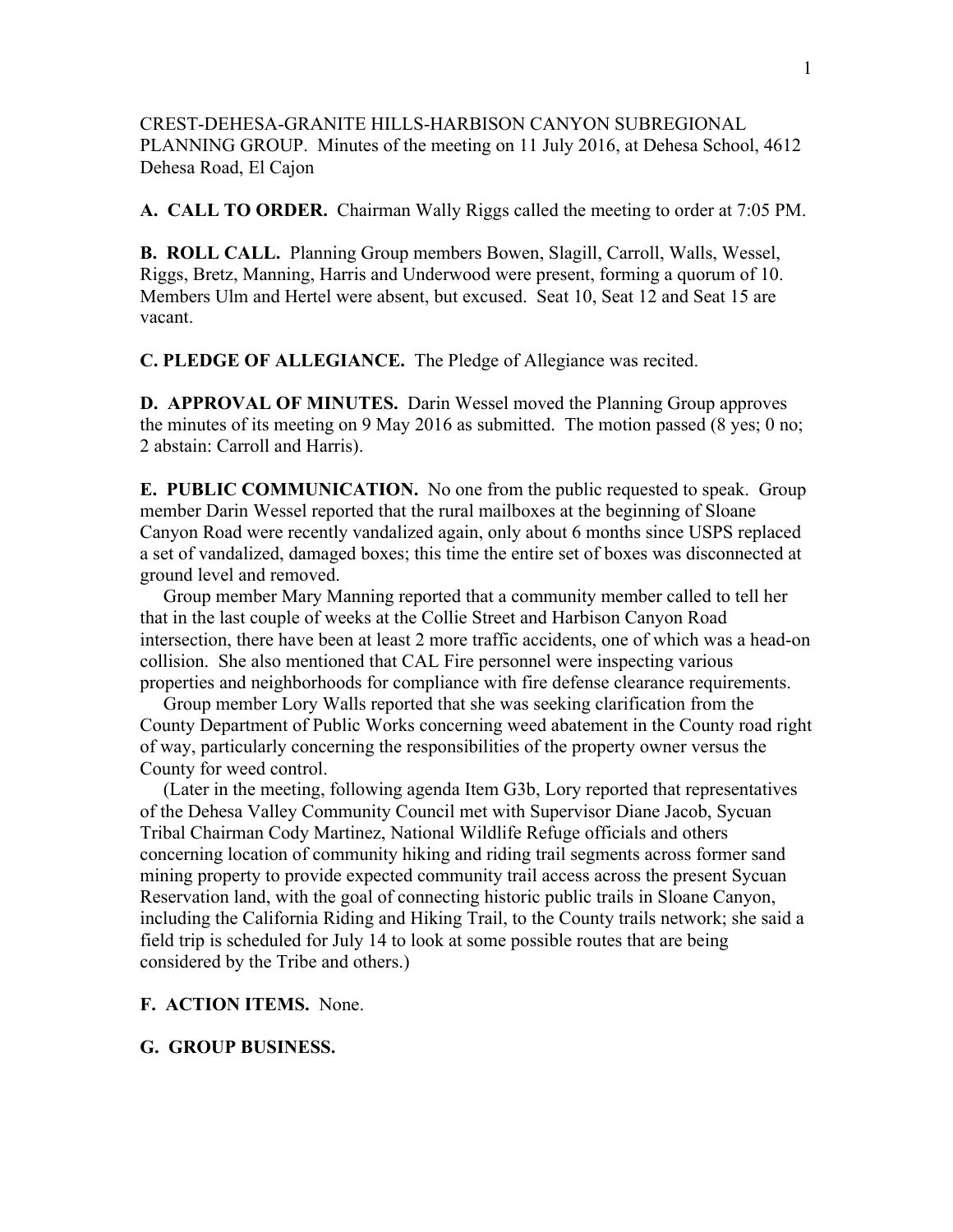**G1. Informational presentation regarding the potential "Keep San Diego Moving Forward " measure.** Chairman Wally Riggs introduced Ray Major, inviting him to speak to the Group on behalf of SANDAG, to promote the current sales tax initiative the association has prepared for the November election ballot. Mr. Major explained that the San Diego County Road Repair, Transit, Traffic Relief, Safety and Water Quality Measure, if approved by two-thirds of the voters, would raise \$204 billion over the next 40 years by adding an additional ½-cent sales tax to the existing County sales tax. The funding measure is designed to provide a dedicated source of local revenue that stays in the County and can't be taken away by the State government; the funds would be used for repairing roads, improving highway, transit and bike/pedestrian networks, and other regional needs. Mr. Major distributed a handout and showed a video that provided details about the need for the measure, and some of the various benefits for the East County that could result from approval of the measure. He explained that the Board of Supervisors has not yet given its approval of including the measure on the ballot; and that if it is included on the ballot, approval by two-thirds of the voters is required to pass the measure.

 Planning Group members had questions about the possibilities for any of the new sales tax revenues to be used for road repair projects in the Subregion, as well as questions about how using funds from the measure on Open Space would contribute to reducing the risk of wildfires. Mr. Major encouraged Planning Group members to review the entire initiative on the SANDAG website, and he volunteered to email the Open Space and Maintenance parts of the measure to all Group members.

## **G2. Announcements and correspondence.**

**G2a. Notice of Approval – TPM21080 (Bongiovanni project, 15030 Montana Serena-Crest).** Chairman Riggs informed the Group that he received the County's Notice of Approval for TPM 21080, the Bongiovanni subdivision at 15030 Montana Serena, Crest. Judy Bowen asked for clarification about the potential impacts of the proposed Environmental Subdivision at 14907 Montana Serena/Montana Serena Court, regarding any road and utility easements through it to the Bongiovanni subdivision. In response, Chairman Riggs introduced the next agenda item: G3a. Followup report. Gibson/Davidson Environmental Subdivision and general discussion on effect of environmental subdivisions on existing easement rights.

## **G3. Subcommittee reports.**

**G3a. Followup report, Gibson/Davidson Environmental Subdivision and general discussion on effect of environmental subdivisions on existing easement rights.** Chairman Riggs invited Planning Group Vice-Chairman Darin Wessel to report to the Group about his research into the issue of the impacts of environmental subdivisions on existing easement rights held by and/or affecting other property owners. Vice-Chairman Wessel provided a handout, "Vice-Chair's Report on Environmental Subdivisions and Potential Impact on Adjacent Parcels and Easement Rights," and discussed 1) the various specific requirements for an environmental subdivision; and 2) the legal requirements for parcel maps to show all existing and proposed easements on, and/or potentially impacted